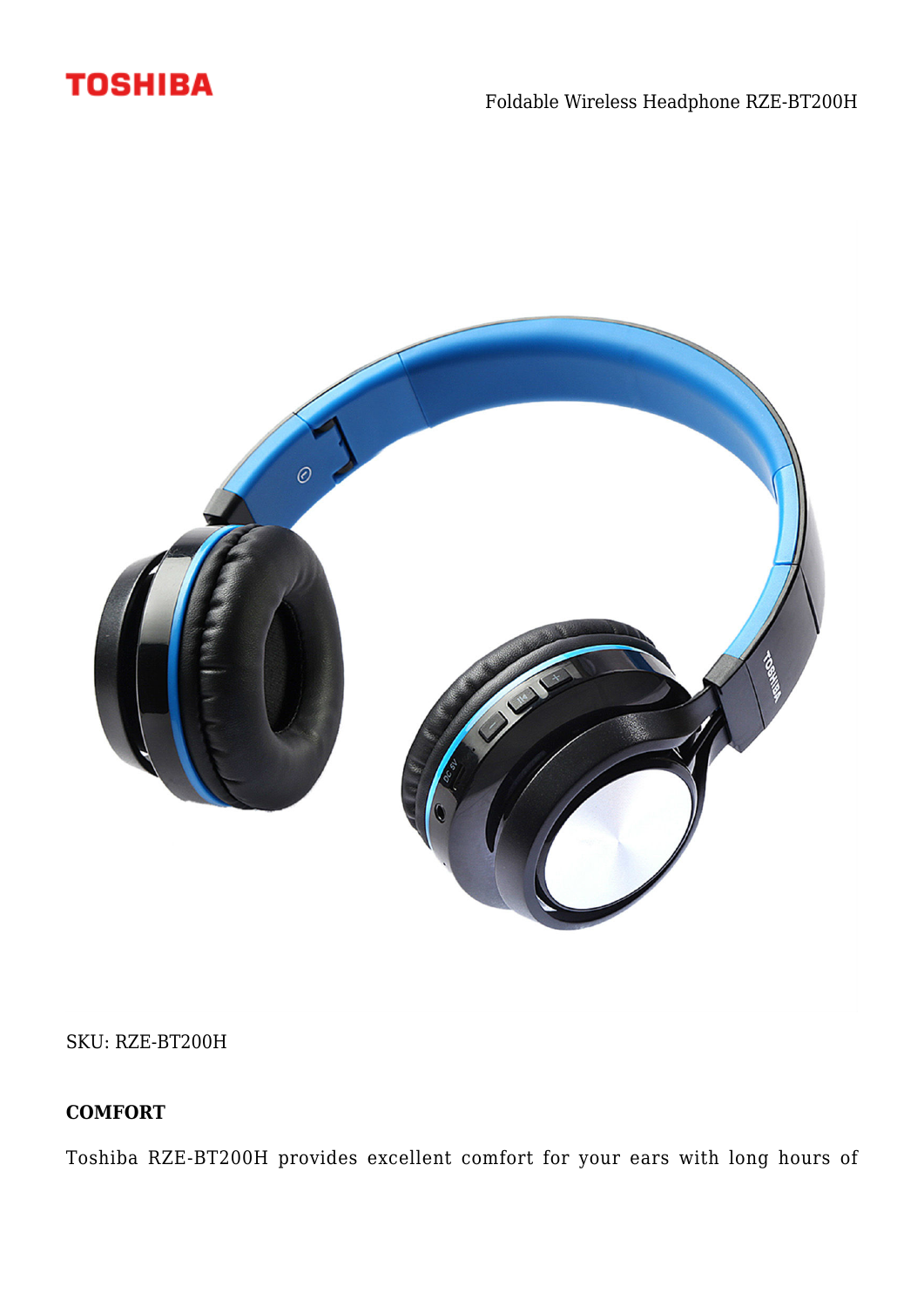

comfortable listening, as the ear padding is made with soft memory foam. The supple earpads are wrapped with protein leather that gives cushioning effect to your ears. At about 187gms, RZE-BT200H is quite lightweight in design and you would not even feel like wearing it while listening to your favorite music.

### **SOUND**

Toshiba RZE-BT200H delivers a powerful bass sound with great clarity. The bass is rich, but not unpleasant due to the excellent equalization. The treble and mids are smooth and never sharp and the highs are quite clear. The sound delivered by RZE-BT200H makes you feel totally immersed in what you are listening to.

### **FUNCTIONALITY WITH STYLE**

With various features embedded in the stylish design and with powerful sound, Toshiba RZE-BT200H is just right for you, be it at home or at work. With the music and call controls placed on the ear-cup, you can play, pause, forward & backward, and adjust volume directly from the headphones. The built-in microphone lets you skip tracks and answer calls from your headphones.

#### **WIRELESS CONNECTIVITY**

With Toshiba RZE-BT200H you can seamlessly connect to various Bluetooth enabled devices. Employing Bluetooth version 4.2 EDR, RZE-BT200H can be connected to up to two Bluetooth devices at the same time with A2DP, AVRCP, HFP, HSP protocol and offers a service distance of up to 10m (33ft).

#### **CHARGING**

Toshiba RZE-BT200H can be charged using Micro USB DC5V cable (USB cable included in accessories). On a single charge of 3 hrs, you will get up to 8 hours of uninterrupted call/music time. Your music will now go where ever you go.